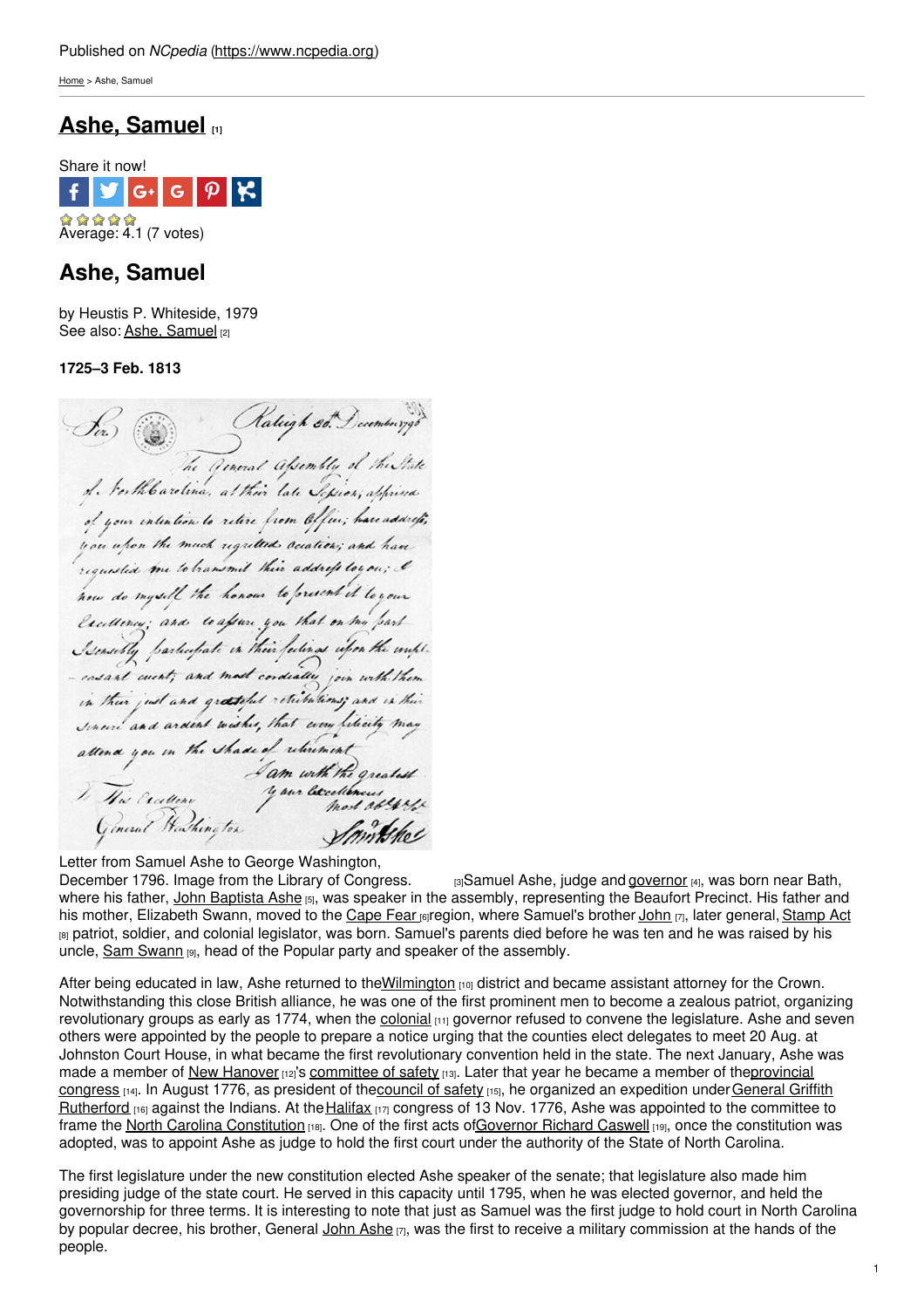

NC historical marker commemorating the life of Samuel Ashe. Click on the image to read

more about [Governor](https://www.ncdcr.gov/about/history/division-historical-resources/nc-highway-historical-marker-program/Markers.aspx?sp=search&k=Markers&sv=D-7) Ashe. *Exalal to a strong Federalist [21]*, Ashe later stood warmly for [states'](https://www.ncpedia.org/state-rights) rights [22] and became ardently Jeffersonian. Always interested in education, he served on the board of Innes [Academy](http://www.nhcgov.com/Library/Documents/Timeline 1800_1850.pdf) [23] in Wilmington and was president of the board of trustees ofThe [University](https://www.ncpedia.org/university-north-carolina-chapel-hi) of North Carolina [24]. Ashe married first a cousin, Mary Porter, to whom were born three sons, John Baptista, Cincinnatus, and Samuel. John Baptista, after a distinctive military career, was speaker of the house and a member of the Continental and U.S. Congresses; he was elected governor but died before being inaugurated. After the death of his first wife, Ashe married Mrs. Elizabeth Jones Merrick, by whom he had several children; only one, Thomas, lived to maturity.

Although no portrait is known to exist, Samuel Ashe is described by James Sprunt [25], in a quotation from G. J. McRee, as being "of stalwart frame, endowed with practical good sense, a profound knowledge of human nature, and an energy that eventually raised him to the bench and the post of governor." Asheville (previously Morristown), Asheboro, and Ashe County <sub>[26]</sub> were named in his honor. He died at Rocky Point Pender County [27], where his grave is well marked and kept in the cemetery of his once lovely plantation, The Neck.

## **References:**

*Appleton's Cyclopedia of American Biography*, vol. 1 (1887).

Samuel A. Ashe, ed., *History of North Carolina*, vol. 1 (1908).

*Asheville Citizen*, 6 Mar. 1936.

R. D. W. Connor, *History of North Carolina* (1919).

```
DAB, vol. 1 (1928).
```
John H. Wheeler, *Reminiscences and Memoirs of North Carolina*(1883–84).

## **Additional Resources:**

Gilpatrick, Delbert Harold, and J. Edwin Hendricks. 1967. *Jeffersonian democracy in North Carolina, 1789-1816*. New York: Octagon Books.

Malone, Dumas. 1932. *Dictionary of American biography*, *Vol. 1*. London: Milford.

Samuel Ashe Papers, North Carolina State Archives, Raleigh, NC, USA. [http://digital.ncdcr.gov/cdm/search/collection/p16062coll24/searchterm/a...](http://digital.ncdcr.gov/cdm/search/collection/p16062coll24/searchterm/ashe%2C samuel%2C 1725-1813/field/subjec/mode/all/conn/and/order/date/ad/asc) [28]

Sobel, Robert, and John Raimo. 1978.*Biographical directory of the governors of the United States, 1789-1978*. Westport, Conn: Meckler Books.

Sprunt, James. 1973. *Chronicles of the Cape Fear River*. Spartanburg, S.C.: Reprint Co.

[WorldCat](https://www.worldcat.org/search?q=kw%3A%22samuel+ashe%22+kw%3A%22north+carolina%22&qt=results_page) [29] (Searches numerous library catalogs)

## **Image Credits:**

Samuel Ashe to George Washington, Raleigh, December 30, 1796.*George Washington Papers at the Library of Congress*. American Memory. Library of Congress.http://memory.loc.gov/cgi-bin/ampage? [collId=mgw4&fileName=gwpage110.db&recNum=448](http://memory.loc.gov/cgi-bin/ampage?collId=mgw4&fileName=gwpage110.db&recNum=448) [3] (accessed February 25, 2013).

"Samuel Ashe North Carolina historical marker," ID: D-7.*North Carolina Highway Historical Marker Program*, Research Branch of the North Carolina Office of Archives and History, Raleigh, NC, USA.